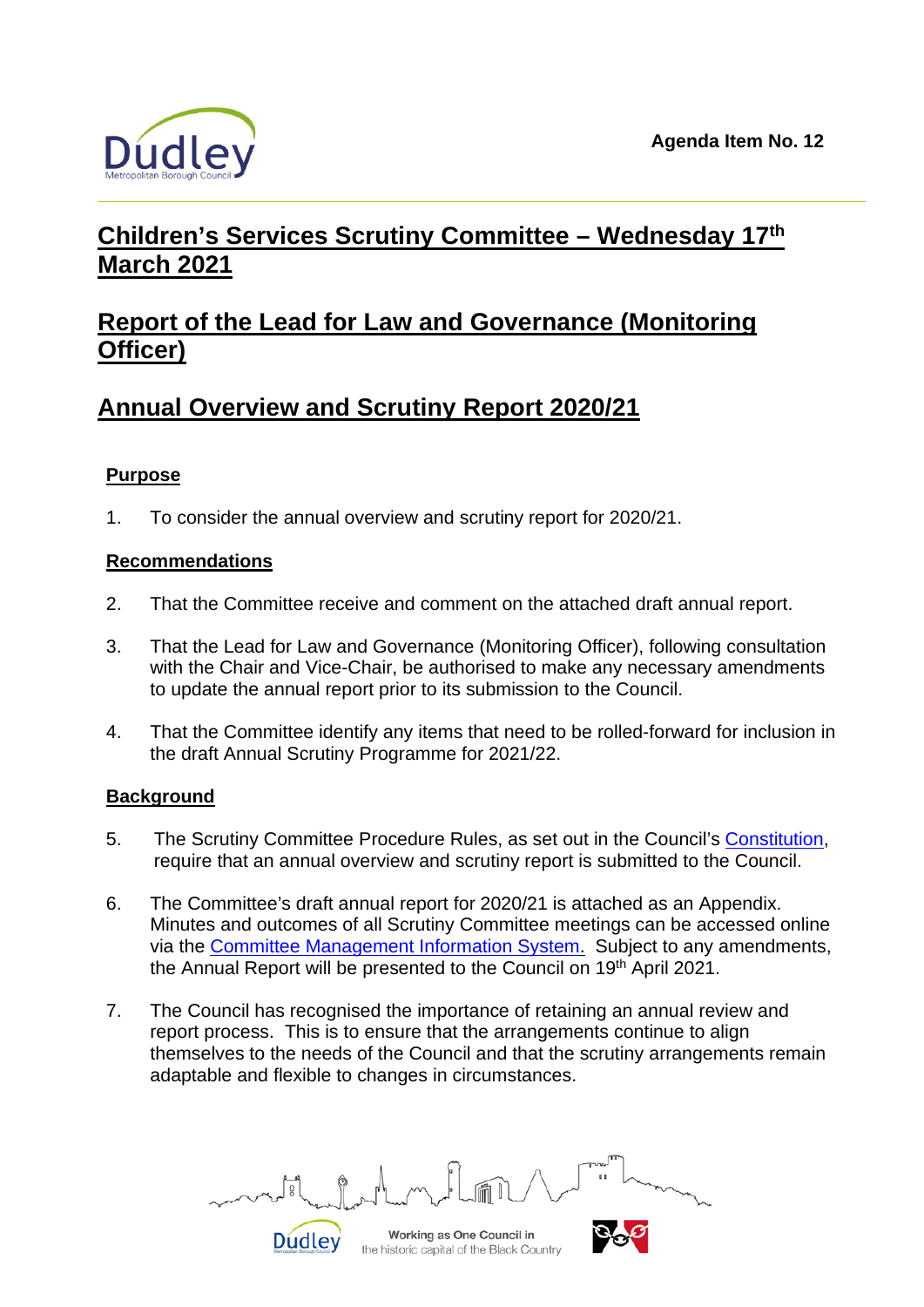## **Draft Annual Scrutiny Programme 2021/22**

- 8. Work to develop the Annual Scrutiny Programme at this stage needs to allow for flexibility given any potential changes arising from the annual meeting of the Council. All Scrutiny Committee Chairs/Vice-Chairs, Officers and others will be invited to contribute to the development of the Annual Scrutiny Programme.
- 9. Arising from the annual report, the views of the Committee are invited on any items that need to be 'rolled forward' to the next municipal year or any items they would like to suggest at this stage for inclusion in the draft Annual Scrutiny Programme for 2021/22.
- 10. Members will be aware that it is being proposed that the following Scrutiny Committees be constituted by the Council for the 2021/22 municipal year:
	- Future Council Scrutiny Committee
	- Children and Young People Scrutiny Committee
	- Health and Adult Social Care Scrutiny Committee
	- Housing and Public Realm Scrutiny Committee
- 11. A meeting of the Scrutiny Committee Chairs and Vice-Chairs is being provisionally scheduled for 27<sup>th</sup> May 2021 to discuss the Annual Scrutiny Programme for the 2021/22 municipal year.

## **Finance**

12. The costs of operating the Council's scrutiny arrangements are being contained within existing budgetary allocations.

#### **Law**

- 13. Scrutiny Committees are established in accordance with the provisions of the Local Government Act 1972 and the requirements of the Council's Constitution, which was adopted under the Local Government Act 2000, subsequent legislation and associated Regulations and Guidance.
- 14. Scrutiny powers relating to health are included in the Health and Social Care Acts 2001 and 2012, and associated Regulations and statutory guidance. The Police and Justice Act 2006 gives the Council powers to scrutinise the work of the Crime and Disorder Reduction Partnership, and the Local Government and Public Involvement in Health Act 2007 enables local authorities to scrutinise other partners. Much of this legislation is consolidated in the Localism Act 2011.

## **Equality Impact**

15. Provision exists within the scrutiny arrangements for overview and scrutiny to be undertaken of the Council's policies on equality and diversity.

Working as One Council in the historic capital of the Black Country

Dudley